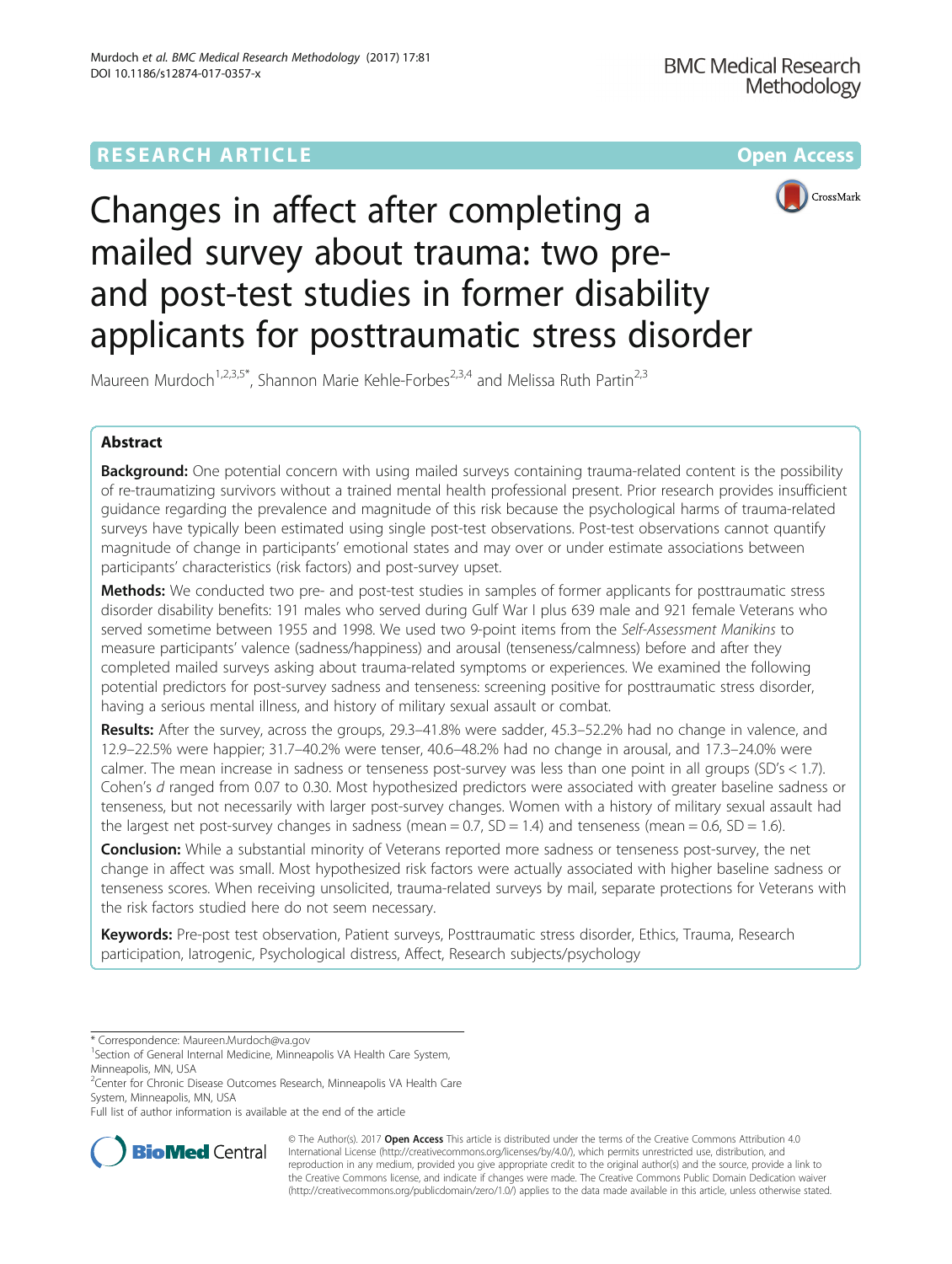# Background

Mailed surveys are among the most inexpensive methods available for collecting data from large, representative numbers of people. Moreover, when the research topic is sensitive, mailed or other self-administered surveys may generate more complete and accurate information compared to other data collection modes, such as face-to-face interviews [\[1](#page-8-0)–[4\]](#page-8-0). In the United States, human studies involving mailed surveys may be approved under expedited Institutional Review Board (IRB) procedures if they meet "minimal risk" criteria [\[5\]](#page-8-0). According to the United States Code of Federal Regulations [\[6](#page-8-0)], "minimal risk" pertains if the research's probability and magnitude of harm or discomfort does not exceed the risks of day-to-day living or the risks associated with physical or psychological examinations or tests (e.g., as might be encountered during a physician visit). However, expedited or no, many IRBs are reluctant to approve mailed surveys with sensitive content. Particularly when mailed surveys include items about prior traumatic experiences, some IRBs worry that selected survivors might be re-traumatized and clinically decompensate. Given the self-administered nature of mailed surveys, researchers cannot recognize when this has happened and hence cannot offer immediate interventions.

We know of only one randomized controlled trial to examine the risk of clinical decompensation after receiving a mailed survey with trauma-related content. In that study, Veterans with posttraumatic stress disorder (PTSD) randomized to receive the survey had reduced—not increased—mental health care visits in the 8 weeks post- survey compared to the 8 weeks presurvey. This reduction was similar to that seen in the unsurveyed controls [[7\]](#page-8-0).

More typically, the probability of harm or discomfort from trauma-related mailed surveys has focused on survey participants' emotional reactions using single post-test evaluations. For example, Newman et al.'s [\[8](#page-8-0)] Reactions to Research Participation Questionnaire (RRPQ), includes the following "upset" question: "Completing this survey upset me more than I expected." Response options range from "Strongly Disagree" to "Strongly Agree." In a systematic review in which the RRPQ's use predominated, approximately 1 to 19% of research participants reported at least some immediate upset to survey questions about psychiatric symptoms, and about 1 to 32%, to questions about trauma [\[9](#page-8-0)]. While only a minority of participants reported upset or distress, the range was wide.

Despite providing important insight into survey recipients' reactions, the RRPQ does not assess the degree of upset originally anticipated by participants, how upset they were before or after completing the survey, and, by extension, the total degree of upset induced by the survey. In other words, the RRPQ may speak to the

probability of harm, but it does not speak to its magnitude. If up to a third of trauma survivors were to become unexpectedly upset when participating in trauma-related surveys, then understanding the magnitude of that upset becomes critical to weighing the harms and benefits of such research.

In the present study we used a pre- and post- test design in 2 randomly selected samples of trauma survivors to: 1) measure participants' probability of experiencing more negative affect after completing a trauma-related survey compared to just prior to the survey, and 2) measure the magnitude of affective change, if any.

We were also interested to see if certain subgroups might be at particular risk of experiencing negative affect post-survey. Prior research relying mostly on single post-test evaluations suggests that individuals with PTSD diagnosis carry greater odds of post-survey upset to trauma-related surveys than other individuals [\[10](#page-8-0)]. We speculated that participants with serious mental illness might also be at increased risk of emotional upset. Lastly, we examined whether the type of trauma participants experienced –namely, combat or military sexual assault, affected their probability of experiencing postsurvey upset. Although sexual assault history has been associated with greater odds of emotional upset postsurvey in several studies using single post-test evaluations [[7, 11](#page-8-0)–[13](#page-8-0)] the association did not reach statistical significance in a recent meta-analysis [[10\]](#page-8-0). Despite combat's saliency to military Veteran populations, associations between combat exposure and post-survey upset have only rarely been addressed [[7\]](#page-8-0). If, when using stronger study designs, subgroups with selected mental health disorders or trauma exposures demonstrate especially high risks or magnitudes of post-survey distress, then special, separate protections might be needed when surveying them.

#### **Methods**

#### Study design

We conducted a pre- and a post-test study in two independent samples. The Minneapolis VA Health Care System's Internal Review Board (IRB) for Human Studies reviewed and approved both studies' protocols. All analyses were pre-planned.

# Populations and setting

#### Sample 1

This study was undertaken at our local IRB's request. In anticipation of a larger study, we randomly selected 324 men from the population of 46,824 male Gulf War I Veterans who applied for VA PTSD disability benefits prior to June 2007 and had served in the United States Armed Forces between August 2, 1990 and July 31, 1991. Data were collected between July 1, 2007 and July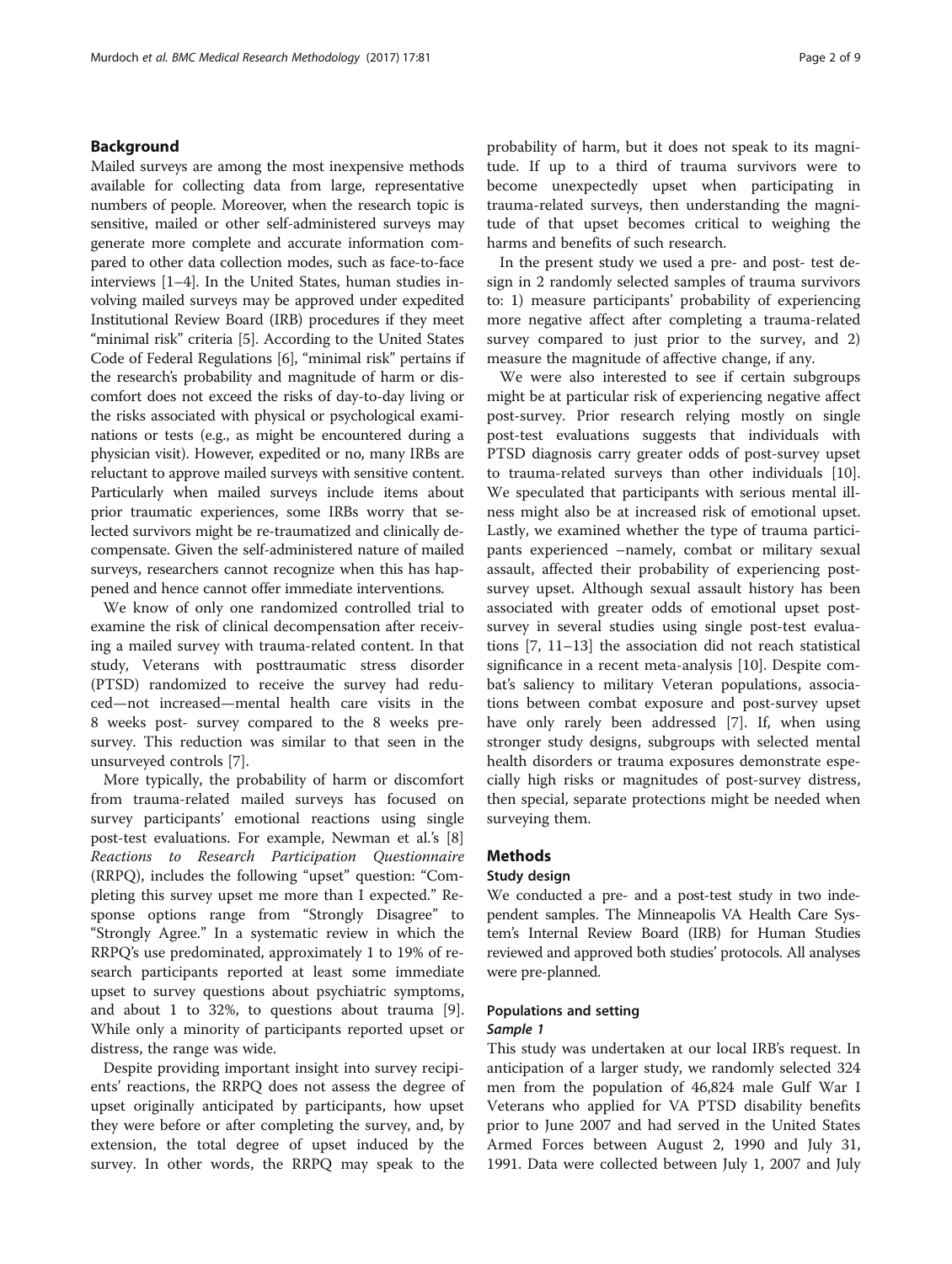31, 2008 and included several potentially sensitive questions pertaining to participants' trauma exposures and subsequent mental health symptoms. Sample 1 will be referred to as the GWESt (Gulf War 1 Era Veterans Study) sample or GWESt men. Overall, 196 (60.4%) of GWESt men responded to this survey.

# Sample 2

The sampling frame was a representative, gender-stratified cohort of 871 men and 1,229 women who served in the US Armed Forces sometime between 1955 and 1998 and applied for VA PTSD disability benefits between January 1994 and December 1998. These cohort members were surveyed by mail about their PTSD symptoms and functioning between January 1, 2011 and December 30, 2012 (Time 3). They had previously completed surveys between 1998 and 2000 (Time 1) and 2004–2006 (Time 2) that asked extensive questions about their military and postmilitary trauma exposures and about their symptoms of depression and PTSD [\[14](#page-8-0)–[17](#page-8-0)]. Approximately one tenth of the men and one fifth of the women in this sample had a serious psychiatric disorder [\[18\]](#page-8-0). Sample 2 will be referred to as the IMPROVe (Interviews to Measure PTSD Recovery of Veterans Study) sample or IMPROVe men and women. 713 (81.9%) IMPROVe men and 1,015 (82.6%) IMPROVe women completed the Time 3 survey.

#### Protocol

We mailed a study packet to GWESt men's homes that included a cover letter describing the study's risks and benefits, a \$10 or \$20 cash incentive, and 25-page questionnaire. At 2 week intervals, non-respondents were mailed a post-card reminder, second mailing of the questionnaire, and final mailing of the questionnaire via Federal Express overnight mail [\[19\]](#page-8-0). IMPROVe men and women received pre-notification letters to their homes followed by a study packet 1 week later that included a cover letter describing the study's risks and benefits, a \$20 cash incentive, and 20-page questionnaire. At 2 week intervals, non-respondents were mailed a post-card reminder, second mailing of the survey, and final mailing of the survey via United States Postal Service Priority Mail. In both studies, return of the survey signified consent to participate.

In both studies, the cover letters explicitly described the surveys' content, warned participants that they might find some questions upsetting, and explicitly encouraged them to skip any upsetting questions or to opt out of the study completely if they were worried it might be too upsetting. We also provided Veterans with several copies of help-line numbers in their mailing packets, printed the same help-line numbers throughout the questionnaires' pages, and posted them on the back page of the questionnaire. The questionnaires' covers included a warning that some questions might feel too personal to the Veteran and informed them that they could skip any questions they didn't wish to answer.

In both studies, the questionnaire was bound into a booklet so that all test items were presented in fixed order and could not be shuffled. Pre-testing of the two surveys suggested that most Veterans could complete a questionnaire within 30 to 45 min, though some Veterans required as much as 90 min.

# Measures

Although we used the same survey measures in both samples, in the IMPROVe study we assessed military sexual assault and combat exposures at Time 1 only and did not repeat those measures at Time 3. Chart diagnoses of serious mental illness were available for the IMPROVe sample only and were abstracted at Time 2.

# Main outcome: affect

According to the circumplex model of affective states [[20\]](#page-8-0), all emotions can be mapped along two orthogonal axes. One axis, "valence," is anchored by happiness on one end and sadness or unhappiness on the other. The other axis, "arousal," is anchored by tenseness (aroused) on one end and calmness (unaroused) on the other. We used the Self-Assessment Manikins (SAM) [\[21\]](#page-8-0) to assess each participant's sadness/happiness and tenseness/ calmness immediately before and after completing the survey. For valence, a continuum of 5 stylized human figures (manikins) depicts feeling "very happy" (score of 1) to "very sad" (score of 9). For arousal, a second continuum of 5 stylized manikins depicts feeling "very calm" (score of 1) to "very tense" (score of 9). Although there are 5 manikins, intermediate response options allow participants to choose a feeling halfway between two manikins. Thus, there are a total of nine response options for both scales. In both studies, the survey's first full page presented the valence and arousal manikins and asked participants to select "how happy or sad (or tense or calm) are you *right now*?" The two sets of manikins were repeated on the last full page of the survey, and participants were again asked to mark how happy or sad (or tense or calm) they felt "right now." A one-unit change on either SAM item indicates a change halfway between manikins, whereas a two-unit change reflects movement from one full manikin to the next.

Veterans' change in affect was calculated by subtracting post-survey SAMs from their pre-survey scores. Positive score changes indicate more sadness or tenseness, and negative scores, more happiness or calmness. Greater sadness or tenseness post-survey was considered undesirable. We created three affective score change categories to assess the possible post-survey outcomes: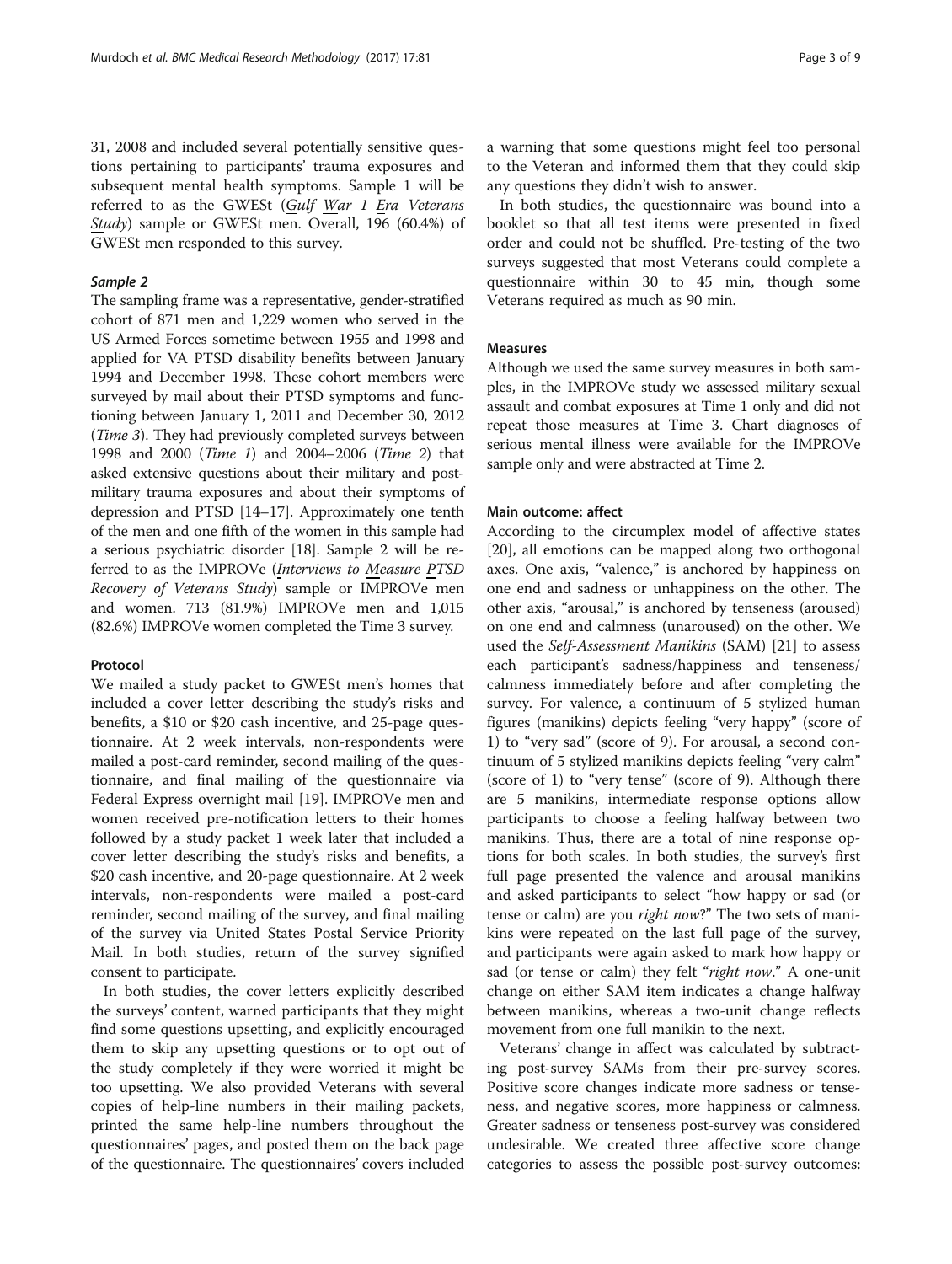score changes  $> 0$  = sadder or tenser –that is, undesirable change;  $0 =$  unchanged; and  $< 0 =$  happier or calmer.

# Predictors or correlates of change in affect Mental health disorders

In both samples PTSD symptoms were measured contemporaneously using the Penn Inventory for PTSD [[22](#page-8-0)] and then dichotomized into positive versus negative screens using its published cut point. For IMPROVe only, we also had VA chart diagnoses of persistent serious mental illness between 1994 and 2006. Veterans were categorized as having persistent serious mental illness if they were diagnosed with bipolar disorder, schizophrenia, or schizoaffective disorder at least once in 3 separate calendar years.

#### Trauma exposures

We used a modified Combat Exposure Index [[23\]](#page-8-0) to assess combat exposure in both samples. The modifications added questions about combat experiences that were especially relevant to Gulf War I. Military sexual assault was assessed using three items from the military version of the criminal sexual misconduct subscale of the Sexual Harassment Inventory [\[24](#page-8-0)] plus a fourth Sexual Harassment Inventory item that assesses nonwork related sexual assault. Responses were dichotomized into "any" versus "none."

# Power

Sample sizes were fixed in both studies and no formal power analysis was done.

#### Analysis

We limited analyses to the 191 GWESt men, 639 IM-PROVe men, and 921 IMPROVe women who completed pre- and post-survey SAMs. IMPROVe men and women's results are reported separately to account for IMPROVe's stratified sampling strategy.

To examine the probability of experiencing more undesirable affect after completing a trauma-related survey, we report the percentage of participants within each sample who reported increased sadness or tenseness after completing their survey, as well as those who reported increased happiness or calmness or no change. Within each sample, results are reported overall and by each hypothesized correlate or predictor. We used  $\chi^2$ tests to examine the association between affective change category and the hypothesized correlates or predictors. Mean score changes and standard deviations (SD) describe respondents' magnitude of change in sadness and tenseness overall and by each hypothesized correlate or predictor. We also calculated the overall Cohen's d [[25](#page-8-0)] for each sample. Finally, because changes in valence and arousal do not necessarily move in lock

step, we report the cross-tabulation of participants' change in valence versus their change in arousal. Pearson's r describes the concordance of change between the two. We used SPSS version 19 for computations and a conventional  $p < 0.05$  to denote statistical significance.

# Results

## Sample descriptives

As Table 1 shows, although both studies were comprised of former applicants for VA PTSD disability benefits, each sample was unique. Each group differed in the percentage with prior combat and military sexual assault experiences, for example.

# Probability of undesirable affective change

As can be seen from Table [2](#page-5-0), column 2, between 29.3 and 41.8% of the samples overall reported increased sadness post-survey, and 31.7 to 40.2% reported increased tenseness. 40.6 to 48.2% reported "no change" in affect, and 12.9 to 24% reported more happiness or calmness post-survey.

A positive PTSD screen was associated with statistically significantly greater probability of being sadder post-survey in both GWESt men and IMPROVe women but not in IMPROVe men. All groups were more likely to report being tenser post-survey if they had a positive PTSD screen. Persistent serious mental illness was not associated with higher risk of post-survey sadness or

|                              | <b>Table 1</b> Characteristics of the two study samples, reported as a |  |
|------------------------------|------------------------------------------------------------------------|--|
| percentage (%) of the sample |                                                                        |  |

| Characteristic                                | Sample       |                |           |  |  |  |  |
|-----------------------------------------------|--------------|----------------|-----------|--|--|--|--|
|                                               | <b>GWFSt</b> | <b>IMPROVe</b> |           |  |  |  |  |
|                                               | Men          | Men            | Women     |  |  |  |  |
|                                               | $N = 191$    | $N = 639$      | $N = 921$ |  |  |  |  |
| Sociodemographics                             |              |                |           |  |  |  |  |
| Served during Vietnam Conflict                | ΝA           | 89.3           | 24.1      |  |  |  |  |
| Served after Vietnam but before<br>Gulf War I | ΝA           | 4.2            | 35.3      |  |  |  |  |
| Served during Gulf War I                      | 100          | 5.8            | 30.6      |  |  |  |  |
| Served after Gulf War I                       | ΝA           | 0.6            | 10.0      |  |  |  |  |
| Age $\geq$ 50 years                           | 44.3         | 92.5           | 62.5      |  |  |  |  |
| White race                                    | 52.1         | 70.4           | 74.0      |  |  |  |  |
| College education                             | 74.5         | 59.2           | 88.1      |  |  |  |  |
| Currently employed                            | 50.8         | 7.8            | 27.0      |  |  |  |  |
| PTSD screen positive                          | 64.6         | 70.5           | 61.3      |  |  |  |  |
| Military exposures                            |              |                |           |  |  |  |  |
| Sexual assault                                | 4.7          | 5.3            | 73.6      |  |  |  |  |
| Combat                                        | 53.1         | 93.0           | 28.0      |  |  |  |  |

GWESt Gulf War I Era Veterans study, IMPROVe Interviews to Measure PTSD Recovery of Veterans study, NA not assessed, PTSD posttraumatic stress disorder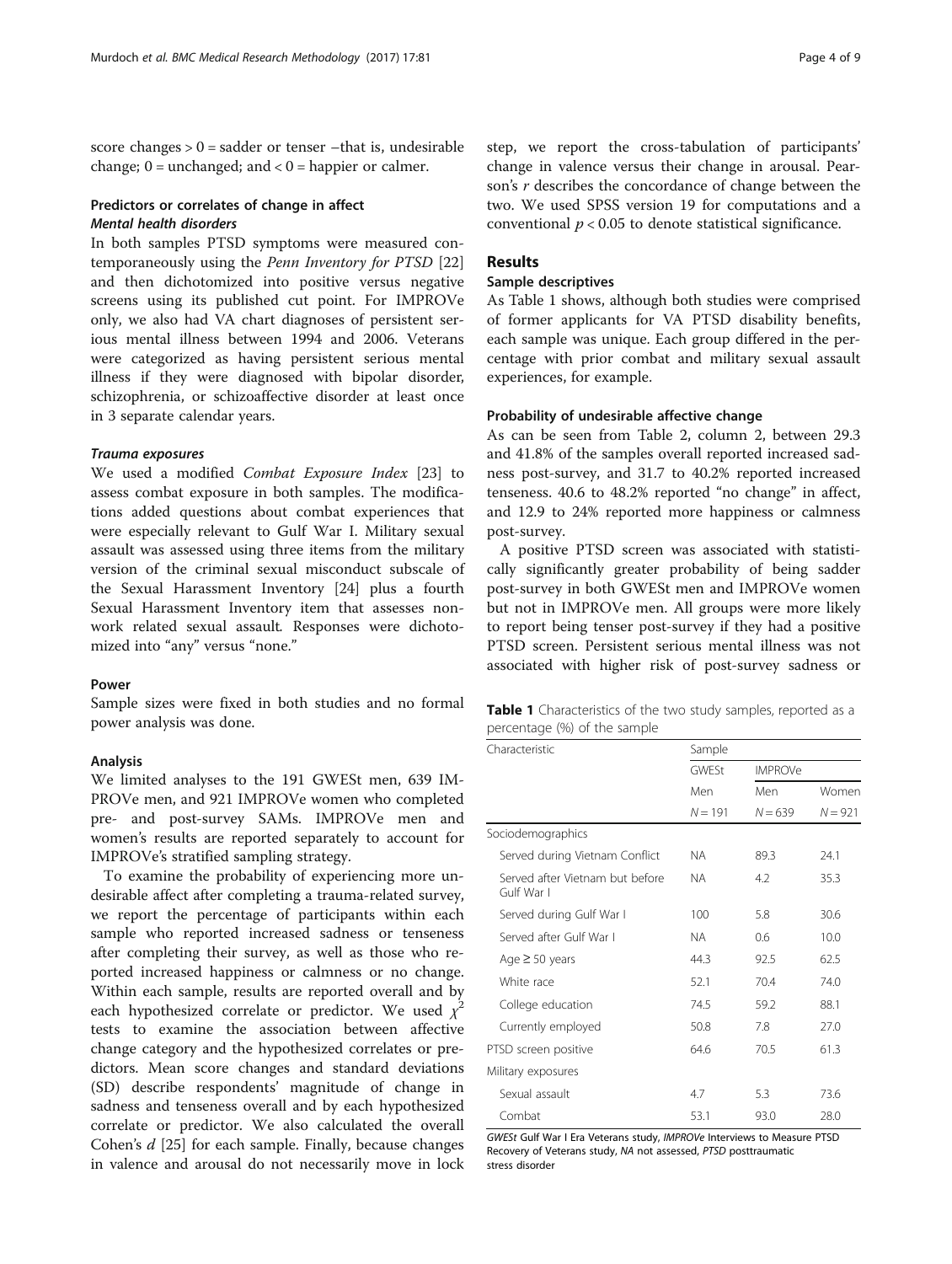tenseness in any group. Combat history was associated with a statistically significantly greater probability of being sadder post-survey in the GWESt men, as was military sexual assault history in the IMPROVe women.

#### Magnitude of change

As Table [3](#page-6-0) shows, across all samples, the mean increase in sadness or tenseness post-survey was less than one point or one "half-manikin" overall. The Additional file [1:](#page-7-0) Figure S1 shows the mean change in valence and arousal within each affective change category.

The Additional file [2:](#page-7-0) Table S1 shows that many of the hypothesized predictors or correlates of undesirable affective change were actually associated with greater sadness or tenseness at baseline. After the survey, most individuals with these characteristics still had greater sadness or tenseness compared to their counterparts, but, as Table [3](#page-6-0) shows, their mean score changes were less than one point and—for the most part—not significantly different from their counterparts' mean score changes. Post-survey, IMPROVe women with positive PTSD screens or a history of military sexual assault had the largest net increases in sadness or tenseness, but the net change was again less than one point. Cohen's d for change in valence was 0.07 for GWESt men, 0.14 for IMPROVe men, and 0.30 for IMPROVe women. Cohen's d for change in arousal was 0.15 for GWESt men, 0.14 for IMPROVe men, and 0.23 for IMPROVe women.

# Concordance between changes in valence and arousal post-survey

As Table [4](#page-6-0) shows, individuals' changes in valence (sadness/happiness) post-survey did not necessarily move in the same direction as their changes in arousal (tenseness/calmness) in any of the samples. Pearson's r between the changes in valence and arousal post-survey was 0.46 for GWESt men, 0.32 for IMPROVe men, and 0.44 for IMPROVe women (all  $ps < 0.001$ ).

# **Discussion**

The probability of undesirable affective change in the present study ranged from 29.3 to 41.8%. This proportion was near the upper range of individuals reporting unexpected upset in a systematic review [\[9](#page-8-0)], and could reflect the fact that our samples were drawn from individuals highly impaired by PTSD. Strong, negative emotional responses to trauma reminders are a core feature of PTSD. These samples may therefore represent the upper bounds for risks of emotional upset to mailed, trauma-related research. Even so, most respondents had no change in their affect post-survey, and approximately one eighth to one fifth of participants actually reported being happier or calmer. Changes in valence and arousal did not necessarily move in lock-step, so that some individuals became both happier and tenser post-survey, while others became sadder yet calmer. Given the notable minority of participants who experienced an undesirable affective change, it is particularly important to note that our data suggest that the magnitude of upset experienced was small. Even in the subgroups with highest risk of undesirable affective change, such as women with a military sexual assault history, mean score changes tended to be less than one "half-manikin." Participants' net affective change in the present study was approximately one tenth to one half that reported by college students when they looked at magazine advertisements with or without background music [[26\]](#page-8-0). Likewise, effect sizes as measured by Cohen's d tended to fall in the range considered small [\[25](#page-8-0)] and were similar to that reported by university students before and after reading a pamphlet about using nonsexist language in educational publications [[27\]](#page-8-0). By contrast, walking outdoors for 10 min has been associated with medium to large effects sizes on the SAM (Cohen's  $d = 0.46$  for arousal and 1.12 for valence) [[27\]](#page-8-0).

Pre- and post-test evaluations of participants' reactions to trauma-related surveys are regrettably rare—we know of only three others—but their findings are similar to our own. After completing an in-clinic, self-administered questionnaire about combat exposures and PTSD symptoms, 76 Veterans with PTSD had a 0.50 net increase in their sadness and a 0.26 net increase in their tenseness using the SAM—again, less than one "half-manikin" [[28](#page-8-0)]. Two studies of college undergraduates showed that survey participants had only negligible changes in anxiety, anger, and depression after completing in-class questionnaires about sexual abuse and behaviors [\[29, 30](#page-8-0)]. Whether any of these studies can be generalized to mailed surveys, where individuals typically do not agree to receive a questionnaire in advance, is uncertain.

Also uncertain is the risk associated with receiving surveys without trauma-related content. To meet IRBs' "minimal risk" criteria, the probability and magnitude of harm associated with the research cannot exceed that of day-to-day living or physical or psychological examinations or tests. But what is the risk and magnitude of emotional upset to receiving a marketing survey in the mail? Or a survey from a political party to which one does not belong? What are the risks and magnitudes of emotional upset to physical and psychological examinations? To our knowledge, none of these routine, day-today risks have been quantified. In their absence, it is difficult to place results emerging from trauma-related fields into context. We know of only one study to examine participants' emotional reactions to a survey without trauma content, for example [[28\]](#page-8-0). In that study, 62 Veterans with PTSD completed an in-clinic questionnaire about their personality, personal values, and satisfaction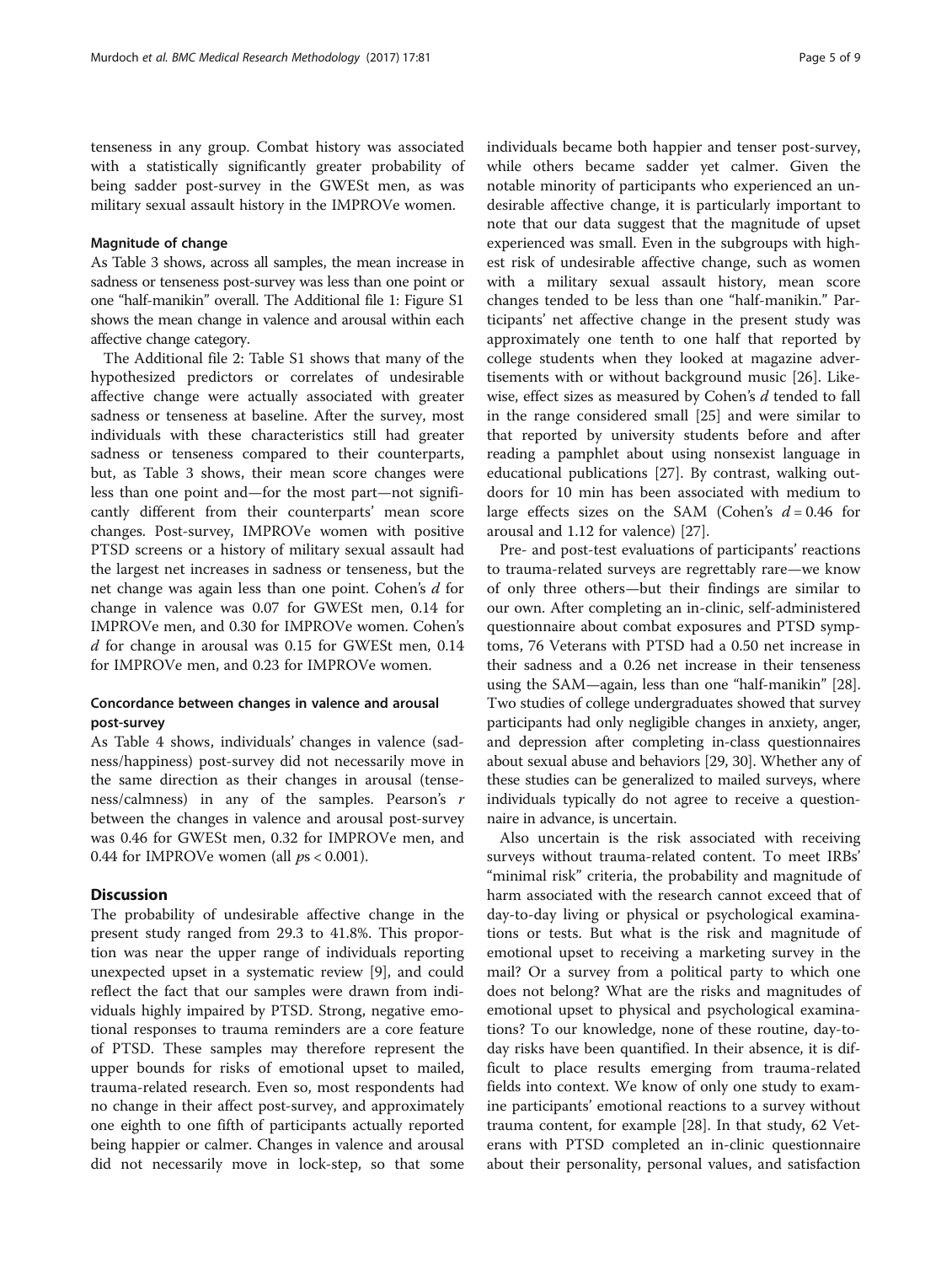| Affective Change<br>Category | Overall | By Hypothesized Correlate or Predictor |         |           |                |      |                 |      |                         |  |  |  |
|------------------------------|---------|----------------------------------------|---------|-----------|----------------|------|-----------------|------|-------------------------|--|--|--|
|                              |         | PTSD Screen Positive                   |         |           | Persistent SMI |      | Combat Exposure |      | Military Sexual Assault |  |  |  |
|                              |         | Yes                                    | No      | Yes       | No             | Yes  | No              | Yes  | No                      |  |  |  |
| Valence (Sadness/Happiness)  |         |                                        |         |           |                |      |                 |      |                         |  |  |  |
| GWESt Men                    |         |                                        |         |           |                |      |                 |      |                         |  |  |  |
| Sadder                       | 29.3    | 32.7                                   | $15.8*$ | <b>NA</b> | <b>NA</b>      | 39.6 | $18.0**$        | 22.2 | 29.7                    |  |  |  |
| No Change                    | 48.2    | 43.8                                   | 65.8    | <b>NA</b> | <b>NA</b>      | 42.6 | 53.9            | 44.4 | 48.4                    |  |  |  |
| Happier                      | 22.5    | 23.5                                   | 18.4    | <b>NA</b> | <b>NA</b>      | 17.8 | 28.1            | 33.3 | 22.0                    |  |  |  |
| <b>IMPROVe Men</b>           |         |                                        |         |           |                |      |                 |      |                         |  |  |  |
| Sadder                       | 31.1    | 33.6                                   | 24.9    | 29.8      | 31.2           | 31.3 | 26.7            | 29.4 | 31.1                    |  |  |  |
| No Change                    | 52.2    | 50.1                                   | 57.1    | 54.4      | 51.9           | 51.6 | 60.0            | 50.0 | 52.3                    |  |  |  |
| Happier                      | 16.8    | 16.3                                   | 18.0    | 15.8      | 17.0           | 17.1 | 13.3            | 20.6 | 16.6                    |  |  |  |
| <b>IMPROVe Women</b>         |         |                                        |         |           |                |      |                 |      |                         |  |  |  |
| Sadder                       | 41.8    | 46.9                                   | 33.7*** | 40.2      | 42.2           | 41.5 | 41.9            | 44.8 | 33.3**                  |  |  |  |
| No Change                    | 45.3    | 40.4                                   | 53.1    | 43.1      | 46.0           | 43.0 | 46.2            | 43.5 | 50.2                    |  |  |  |
| Happier                      | 12.9    | 12.7                                   | 13.2    | 16.7      | 11.8           | 15.5 | 11.9            | 11.7 | 16.5                    |  |  |  |
| Arousal (Tenseness/Calmness) |         |                                        |         |           |                |      |                 |      |                         |  |  |  |
| GWESt Men                    |         |                                        |         |           |                |      |                 |      |                         |  |  |  |
| Tenser                       | 35.4    | 39.6                                   | $18.4*$ | <b>NA</b> | <b>NA</b>      | 40.2 | 30.3            | 22.2 | 36.1                    |  |  |  |
| No change                    | 40.6    | 35.7                                   | 60.5    | <b>NA</b> | <b>NA</b>      | 37.3 | 44.9            | 33.3 | 41.0                    |  |  |  |
| Calmer                       | 24.0    | 24.7                                   | 21.1    | <b>NA</b> | <b>NA</b>      | 22.5 | 24.7            | 44.4 | 23.0                    |  |  |  |
| <b>IMPROVe Men</b>           |         |                                        |         |           |                |      |                 |      |                         |  |  |  |
| Tenser                       | 31.7    | 34.7                                   | $24.3*$ | 31.6      | 31.7           | 31.7 | 31.1            | 26.5 | 32.0                    |  |  |  |
| No change                    | 48.2    | 46.5                                   | 52.4    | 49.1      | 48.0           | 48.2 | 48.9            | 52.9 | 47.9                    |  |  |  |
| Calmer                       | 20.1    | 18.8                                   | 23.3    | 19.3      | 20.2           | 20.1 | 20.0            | 20.6 | 20.1                    |  |  |  |
| <b>IMPROVe Women</b>         |         |                                        |         |           |                |      |                 |      |                         |  |  |  |
| Tenser                       | 40.2    | 43.5                                   | 34.8*   | 38.7      | 40.5           | 36.4 | 41.6            | 44.2 | 28.8***                 |  |  |  |
| No change                    | 42.6    | 39.6                                   | 47.2    | 42.6      | 42.6           | 44.6 | 41.8            | 40.9 | 47.3                    |  |  |  |
| Calmer                       | 17.3    | 16.8                                   | 18.0    | 18.6      | 16.9           | 19.0 | 16.6            | 14.9 | 23.9                    |  |  |  |

<span id="page-5-0"></span>**Table 2** Affective change category overall and by hypothesized correlate or predictor

PTSD posttraumatic stress disorder, SMI serious mental illness, GWESt Gulf War I Era Veterans study, IMPROVe Interviews to Measure PTSD Recovery of Veterans study, NA not available. Bold face font signifies statistically significant association between change in affective state post-survey and the hypothesized correlate or predictor.  $p < 0.05$ ,  $p > 0.01$ ,  $p > 0.001$ 

Results Reported as Percentages (%)

with their health care. According to the first author, almost 12% reported being unexpectedly upset by the survey (A. Ferrier-Auerbach, electronic communication, Aug. 29, 2016). Although some Veterans were upset after the survey, participants as a whole had a 0.08-point net reduction in their sadness post-survey and a 0.41 point net reduction in their tenseness as measured by the SAM. This small sized study suggests that survey research unrelated to trauma is not necessarily risk-free; however, there did appear to be slight differences in how the participants reacted to surveys with and without trauma content.

In the present study, women with a history of military sexual assault had the largest net change in sadness and tenseness post-survey, although—again—that change represented less than one "half-manikin." Interestingly, respondents' reactions could not have been triggered by sexual assault survey items because we did not ask any on the Time 3 questionnaire. As with Jaffe et al.'s [[10](#page-8-0)] meta-analysis, positive PTSD screens had the most consistent effect on probability of undesirable affective change, but the magnitude of change was small. Against expectations, combat history's association with undesirable affective change was inconsistent across the groups. Persistent serious mental illness had no association with affective change post-survey.

## Strengths and limitations

Our use of a pre- and post-test design allowed us to control for participants' baseline affect. Findings showed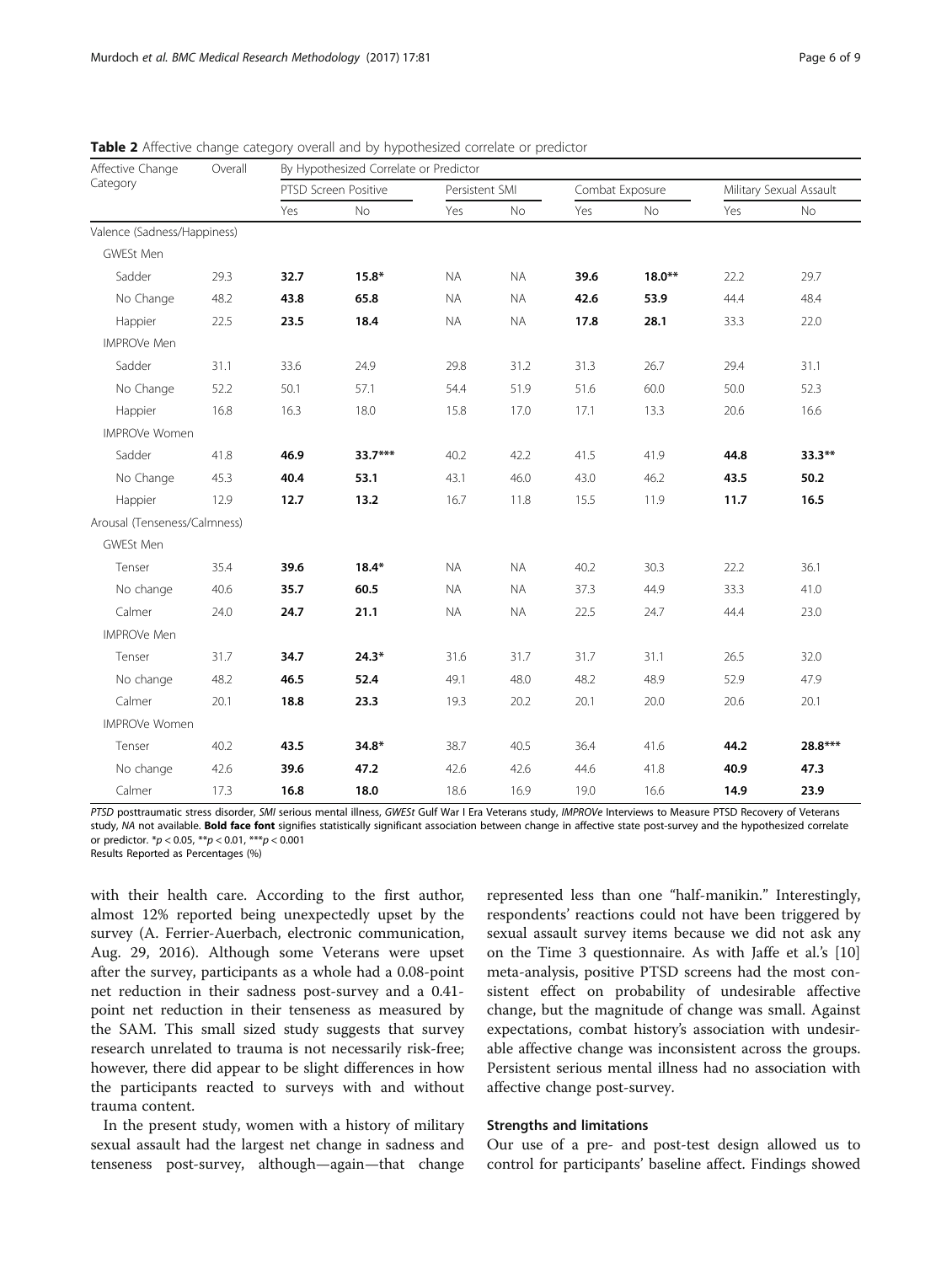| Affect                       | Overall  | Hypothesized Correlates or Predictors |                |                         |           |                         |              |                                 |                |  |  |  |
|------------------------------|----------|---------------------------------------|----------------|-------------------------|-----------|-------------------------|--------------|---------------------------------|----------------|--|--|--|
|                              |          | PTSD Screen Positive                  |                | Persistent SMI by Chart |           | Combat Exposure History |              | Military Sexual Assault History |                |  |  |  |
|                              |          | Yes                                   | <b>No</b>      | Yes                     | No.       | Yes                     | <b>No</b>    | Yes                             | No.            |  |  |  |
| Valence (Sadness/Happiness)  |          |                                       |                |                         |           |                         |              |                                 |                |  |  |  |
| GWESt Men                    | 0.1(1.4) | 0.3(1.4)                              | $-0.1(1.4)$    | <b>NA</b>               | <b>NA</b> | 0.4(1.4)                | $-0.2(1.4)$  | $-0.6(1.6)$                     | 0.2(1.4)       |  |  |  |
| <b>IMPROVe Men</b>           | 0.3(1.3) | 0.3(1.2)                              | (1.3)<br>0.1   | 0.3(1.5)                | 0.3(1.3)  | 0.3(1.3)                | 0.2(1.3)     | 0.2(1.0)                        | 0.3(1.3)       |  |  |  |
| IMPROVe women                | 0.6(1.4) | 0.6(1.4)                              | $0.3(1.3)$ *** | 0.5(1.5)                | 0.6(1.3)  | 0.5(1.5)                | 0.6(1.3)     | 0.7(1.4)                        | $0.3(1.4)$ *** |  |  |  |
| Arousal (Tenseness/Calmness) |          |                                       |                |                         |           |                         |              |                                 |                |  |  |  |
| GWESt Men                    | 0.3(1.7) | 0.5(1.7)                              | 0.0(1.5)       | <b>NA</b>               | NA.       | 0.5(1.7)                | 0.4(1.9)     | $-0.6(2.0)$                     | 0.4(1.6)       |  |  |  |
| <b>IMPROVe Men</b>           | 0.3(1.4) | 0.4(1.4)                              | $0.1(1.5)^*$   | 0.3(1.5)                | 0.3(1.4)  | 0.3(1.4)                | 0.4(1.3)     | 0.2(1.4)                        | 0.3(1.4)       |  |  |  |
| <b>IMPROVe women</b>         | 0.5(1.6) | 0.5(1.7)                              | 0.4(1.4)       | 0.4(1.9)                | 0.5(1.5)  | 0.2(1.6)                | $0.5(1.6)^*$ | 0.6(1.6)                        | $0.2(1.5)$ *** |  |  |  |

<span id="page-6-0"></span>Table 3 Magnitude of affective change post-survey overall and by hypothesized correlates or predictors

PTSD posttraumatic stress disorder, SMI serious mental illness, GWESt Gulf War I Era Veterans study, IMPROVe Interviews to Measure PTSD Recovery of Veterans study, NA not available, **Bold face font** signifies statistically significant difference between those with and without the hypothesized correlate or predictor.  $**p* < 0.05, ***p* < 0.001$ 

Results reported as Mean Score Change and Standard Deviation (SD)

that our hypothesized correlates and predictors of undesirable affect were actually associated with greater baseline sadness and tenseness. Without this baseline, we might have overestimated the impact of combat, sexual assault, PTSD and serious mental illness on participants' post-survey reactions. We urge caution when interpreting data from single post-test studies. Although each participant served as his or her own control, we did not include an experimental control group, e.g., a no-survey control. Therefore, we cannot say whether the survey or some other factor caused some participants' affect to change. Some participants may have taken breaks between answering questions on the survey, which would have prolonged the time between the pre- and post-test SAMs and thus potentially introduced maturation effects.

"Re-test" effects occur when groups repeatedly responding to the same scale report inexplicable net improvements despite no interventions being offered [\[31](#page-8-0)]. It seems unlikely that the present study was affected by this. Participants' affective change post-survey was heterogeneous and on net opposite the direction expected for re-test effect. Furthermore, substantial numbers of test-takers showed opposing changes on the two SAM scales. Were a re-test phenomenon operating, the direction of change should have been desirable and uniform across test-takers and across the two SAM scales. Random error, which undoubtedly affected the present study, typically does not bias the direction or magnitude of an effect size but does increase imprecision and Type II error. To the extent that some other, unknowable systematic measurement error affected the study, the effect sizes reported here could be under or over estimates of the true effect.

Including 2 samples, which were comprised of 3 unique groups, increased our understanding of the findings' generalizability. However, no group could be considered representative of the United States' general population or even of the US Veteran population. Each group had exceptionally high trauma histories. They also had PTSD symptoms sufficiently severe to prompt them to seek disability benefits. These characteristics might

|                             | Sample                                           |           |        |                |                                                  |           |     |     |                                                    |           |        |              |
|-----------------------------|--------------------------------------------------|-----------|--------|----------------|--------------------------------------------------|-----------|-----|-----|----------------------------------------------------|-----------|--------|--------------|
|                             | GWESt                                            |           |        | <b>IMPROVe</b> |                                                  |           |     |     |                                                    |           |        |              |
| Valence (Sadness/Happiness) | Men<br>$N = 191$<br>Arousal (Tenseness/Calmness) |           |        |                | Men<br>$N = 639$<br>Arousal (Tenseness/Calmness) |           |     |     | Women<br>$N = 921$<br>Arousal (Tenseness/Calmness) |           |        |              |
|                             | Calmer                                           | No change | Tenser | Total          | Calmer                                           | No change |     |     | Tenser <b>Total</b> Calmer                         | No Change | Tenser | <b>Total</b> |
| Happier                     | 19                                               | 13        |        | 43             | 43                                               | 37        | 28  | 108 | 55                                                 | 35        | 28     | 118          |
| No Change                   | 20                                               | 53        | 19     | 92             | 52                                               | 215       | 65  | 332 | 58                                                 | 260       | 100    | 418          |
| Sadder                      |                                                  | 12        | 37     | 56             | 33                                               | 56        | 110 | 199 | 46                                                 | 97        | 242    | 385          |
| <b>Total</b>                | 46                                               | 78        | 67     | 191            | 128                                              | 308       | 203 | 639 | 159                                                | 392       | 370    | 921          |

Table 4 Cross-Tabulation of Veterans' Affective Changes Post-survey

GWESt Gulf War I Era study, IMPROVe Interviews to Measure PTSD Recovery of Seterans study Bold face font represents row and column totals

Results Reported as Ns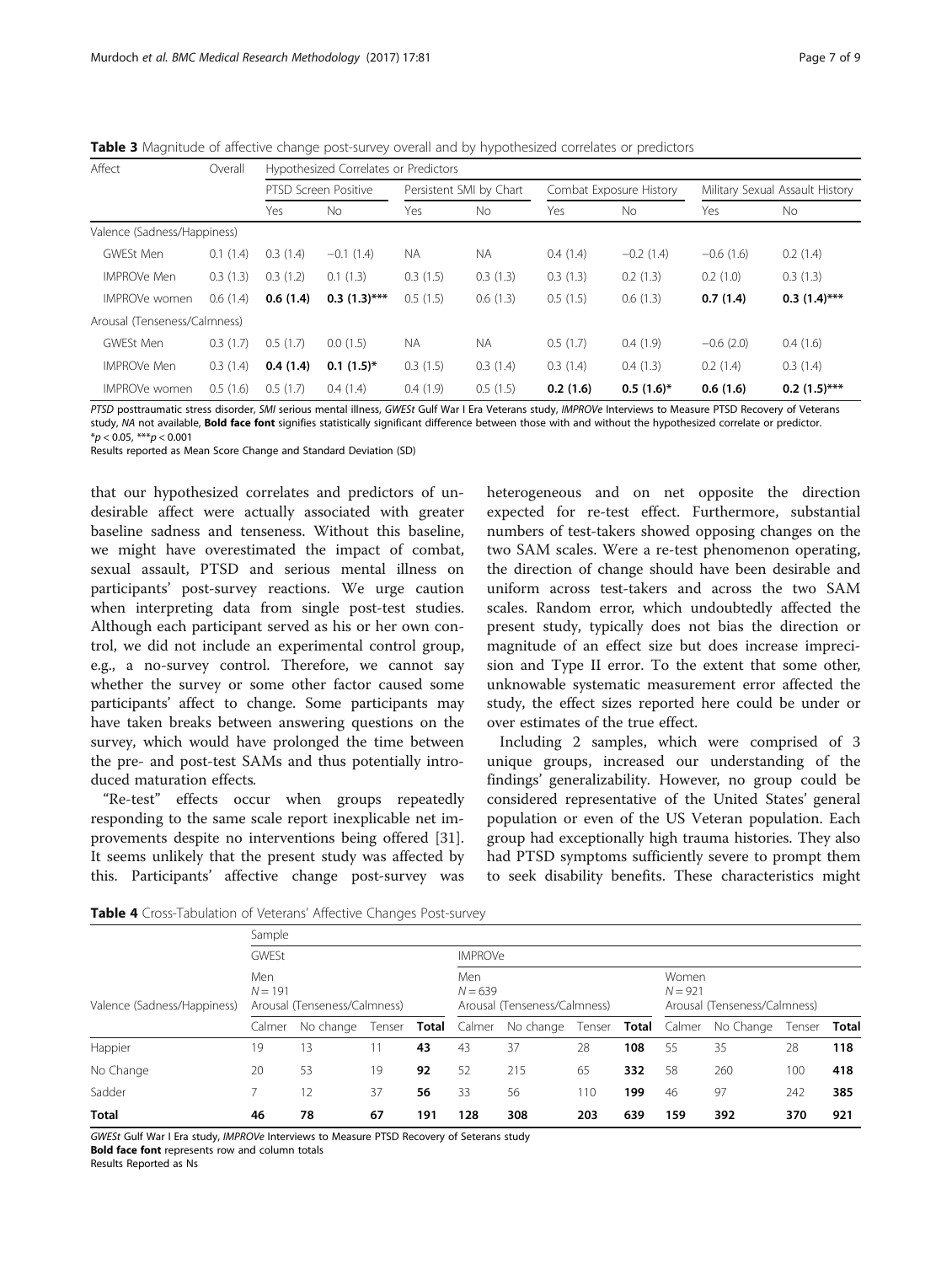<span id="page-7-0"></span>have caused them to react more negatively to a traumarelated survey than individuals without PTSD or with less disabling PTSD symptoms.

Labott et al. [[32\]](#page-8-0) has found that most participants upset by disclosing traumatic experiences in telephone interviews require 0–0.5 h to "get over" their upset, while a few respondents require as much as 72 h. This study assessed participants' change in emotion immediately after completing a trauma-related survey, but we did not assess the duration of that change. Future studies should consider both the magnitude and duration of undesirable affective change.

The net change in negative affect in the present study was less than that reported for many activities of daily living, suggesting that expedited IRB procedures may be appropriate for trauma-related surveys. This is not the same as saying that trauma-related surveys are risk-free, and it should not be taken to mean that researchers need not concern themselves with an appropriate safety plan for research participants. Our own safety plan explicitly encouraged Veterans to opt out of the study if they felt it might be too upsetting. Therefore, we may have selected out those Veterans at highest risk for an extreme reaction to the questionnaires.

Compared to other measures of affect, such as Emocards [[33](#page-8-0)] or smartphone applications, research participants find the SAM relatively easy to use and interpret [[34](#page-8-0), [35](#page-8-0)]. Unfortunately, despite the SAM's widespread use for assessing emotional responses to stimuli, state norms are not readily available. Our participants' baseline valence was similar to that reported for Veterans being seen in a PTSD clinic [\[28\]](#page-8-0) and approximately 2 full points (or one "full manikin") sadder than that reported for 92 Spanish University students [\[35\]](#page-8-0). Our participants' baseline arousal was slightly tenser than the clinic Veterans' baseline, but similar to the University students' baseline [[28](#page-8-0), [35\]](#page-8-0). Clinically meaningful changes on the SAM have not been defined—a limitation that unfortunately applies to most state measures of affect. Without such definitions, one must rely on less satisfying estimates of effect size, such as Cohen's d, or on one's own personal belief as to whether a "half-manikin" or "full-manikin" change is meaningful.

# Conclusions

Although a substantial minority of Veterans in these studies reported more sadness or tenseness after completing a trauma-related survey, the net change in undesirable affect was similar to that reported for individuals before and after reading a grammar pamphlet and less than the affective change associated with taking a walk or looking at magazine ads with and without background music. Some respondents became happier or calmer post-survey. Most hypothesized predictors and correlates of undesirable affective change were actually associated with higher

baseline scores on the SAM and did not necessarily translate into larger, undesirable changes post-survey. Our data do not suggest that separate, special protections need to be created for Veterans with PTSD, persistent serious mental illness, combat exposure, or military sexual assault history when receiving unsolicited, trauma-related surveys by mail. Because our study samples were arguably at greater risk for emotional upset than more general populations, these results are cautiously reassuring. Research into the risks and harms of mailed, trauma-related survey research could be considerably strengthened by using more pre- and post- test designs with experimental control groups, by clarifying the risks and harms of mailed surveys that do not ask about trauma, and by defining meaningful clinical changes in outcome measures.

# Additional files

[Additional file 1:](dx.doi.org/10.1186/s12874-017-0357-x) Supplementary material: eFigure. "Mean Change in Affect by Affective Score Change Category." (DOCX 105 kb)

[Additional file 2:](dx.doi.org/10.1186/s12874-017-0357-x) Supplementary material: eTable. "Baseline (Pre-Survey) and Post-Survey Valence and Arousal Scores by Hypothesized Correlates or Predictors. Results Reported as Means and Standard Deviations (SD)." (DOCX 21 kb)

#### Abbreviations

GWESt: Gulf War 1 Era Veterans study; IMPROVe: Interviews to Measure PTSD Recovery of Veterans study; IRB: Institutional review board; PTSD: Posttraumatic stress disorder; RRPQ: Reactions to Research Participation Questionnaire; SAM: Self-Assessment Manikin; SD: Standard deviations; VA: United States Department of Veterans Affairs

#### Acknowledgements

Not applicable.

#### Funding

The Center for Chronic Disease Outcomes Research is a VA Health Services Research and Development (HSR&D) Service Center of Excellence (Center grant #HFP 98–001). This study was supported by grants #GWI 04–352 and #IIR-09- 359 from VA HSR&D service. Dr. Kehle-Forbes was supported by a VA HSR&D Career Development Award (#09-020). Dr. Partin was supported by a VA HSR&D Research Career Scientist Award (#RCS 10–185). The funding agency had no role in the design, data collection, analysis, data interpretation, manuscript writing, or decision to submit the manuscript.

#### Availability of data and materials

The data that support the findings of this study are available from the corresponding author (MM) upon reasonable request and with local Minneapolis VA Health Care System IRB permission.

#### Authors' contributions

MM obtained funding; designed the study; oversaw data collection, analysis, interpretation; and drafted the manuscript. SMK-F and MRP contributed to analysis and interpretation of data and subsequent manuscript revisions. All authors read and approved the final manuscript.

#### Author's information

MM and SMK-F are core-investigators and MRP, Co-Associate Director, for the Center for Chronic Disease Outcomes Research at the Minneapolis VA Medical Center. SMK-F is Research Investigator at the National Center for PTSD, Women's Health Sciences Division at the VA Boston Healthcare System.

#### Competing interests

The authors declare they have no competing interests.